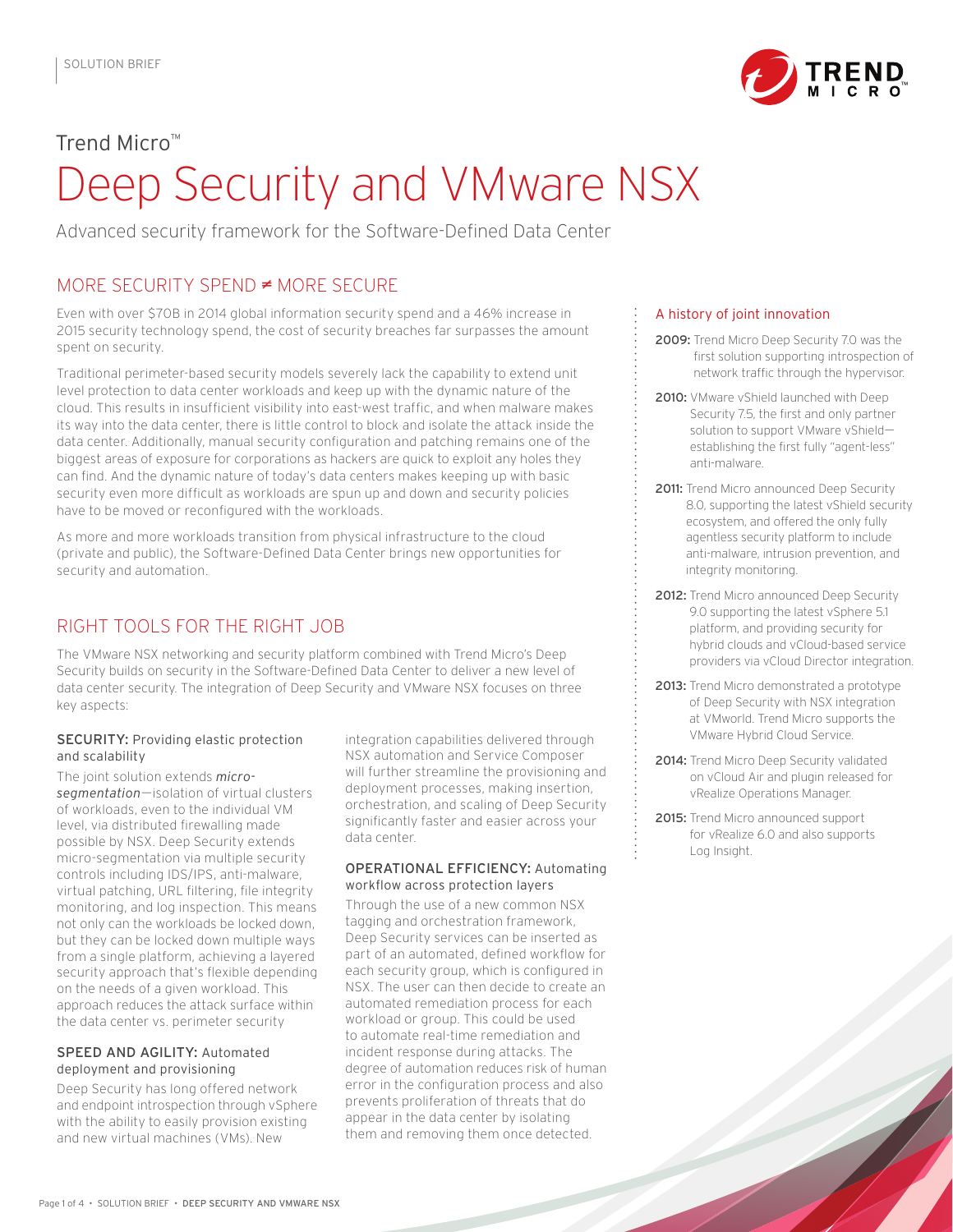## TREND MICRO DEEP SECURITY SOLUTION COMPONENTS

The following are the key components from Trend Micro for this integrated solution:

Deep Security Manager: This is the management component of the system and is responsible for sending rules and security settings to the Deep Security Virtual Appliance (DSVA). The Deep Security Manager is controlled using the web-based management console. From this interface, the administrator can define security policies, integrate VMware solution components (such as NSX manager), and query status of various managed instances.

Deep Security Virtual Appliance: This is a security virtual machine built for VMware vSphere environments that agentlessly provides anti-malware, web reputation, host firewall, intrusion prevention, and integrity monitoring to virtual machines. It's a single virtual appliance that provides both Guest Introspection Services and Network Introspection Services by integrating with the VMware NSX platform.

VMware NSX Security Solution Components:

• NSX Manager • Service Composer • NSX Controller · Distributed Services

For more details on VMware NSX components, please see this guide: http://www.vmware.com/files/pdf/products/nsx/vmw-nsx-network-virtualization-design-guide.pdf

### HOW THE INTEGRATED SOLUTION WORKS

The Trend Micro Deep Security solution builds on the VMware NSX distributed service platform for automated insertion, deployment, and orchestration of security services in the Software-Defined Data Center. On NSX, Deep Security benefits from VMware's advanced security automation for deployment and provisioning-protecting applications with agentless security services inside the guest VM and attached to the virtual network. The NSX service composer allows Deep Security protections to be applied when and where they are needed for virtual machines and applications. NSX workflow automation allows Deep Security to scale on demand and manage dynamic responses to emerging threats. Integration with the NSX Service Composer simplifies security operations while improving visibility and coordinating activity with data center operations teams and application owners.

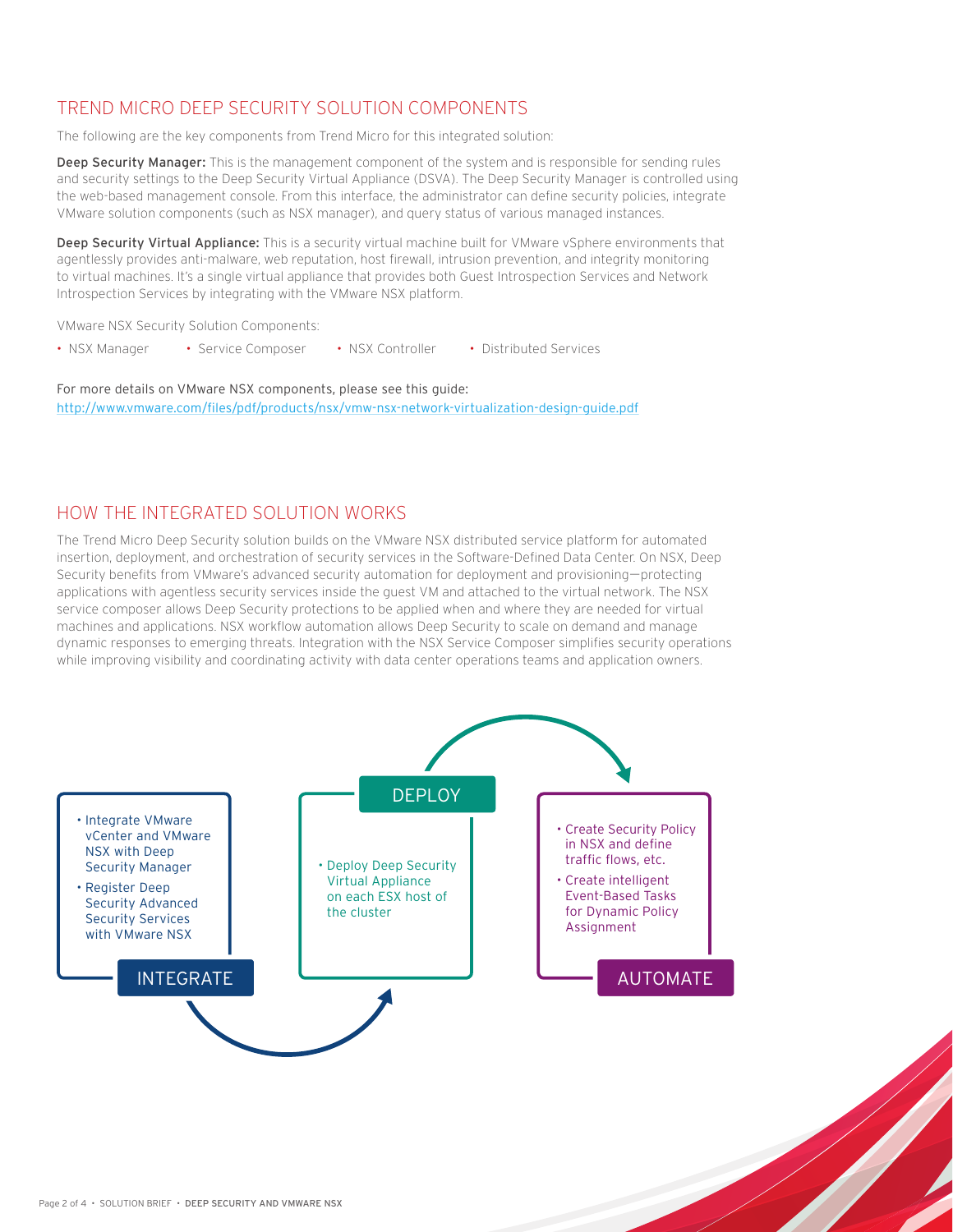**INTEGRATE:** Trend Micro Deep Security integrates with VMware vCenter and VMware NSX manager with a "wizard application" to collect connection information and authentication credentials. As an extension of NSX advanced security services. Deep Security is now a service, available to all ESX hosts, applicable to every virtual machine and virtual network segment.

NSX integration registers Deep Security for advanced security services providing both NSX Guest Introspection and Network Introspection Services from the same security virtual appliance (SVA).

All necessary information is automatically defined for the NSX manager (Service Composer) to retrieve and seamlessly deploy the Deep Security Virtual Appliance package as an OVF.

DEPLOY: Deployment of Deep Security is automated by NSX for each ESXi host of the cluster. As new hosts are added, NSX will automatically load the Deep Security Virtual Appliance on each new host-ready to provide protection to the virtual system and enforce defined security policy.

AUTOMATE: Deep Security services use VMware's NSX (Service Composer) security groups for automatic workflow capabilities using Event-Based Tasks and service chaining. Deep Security Manager and NSX share the dynamic security description of the protected policy objects. For example, the capability allows adding new virtual machines to an NSX Security Group for web servers and the Trend Micro Deep Security Manager applies appropriate existing policy individually for these new web servers, regardless of which ESXi hosts or physical networks they are attached to.



Figure 1: Trend Micro Deep Security and NSX Solution Components Integrated View